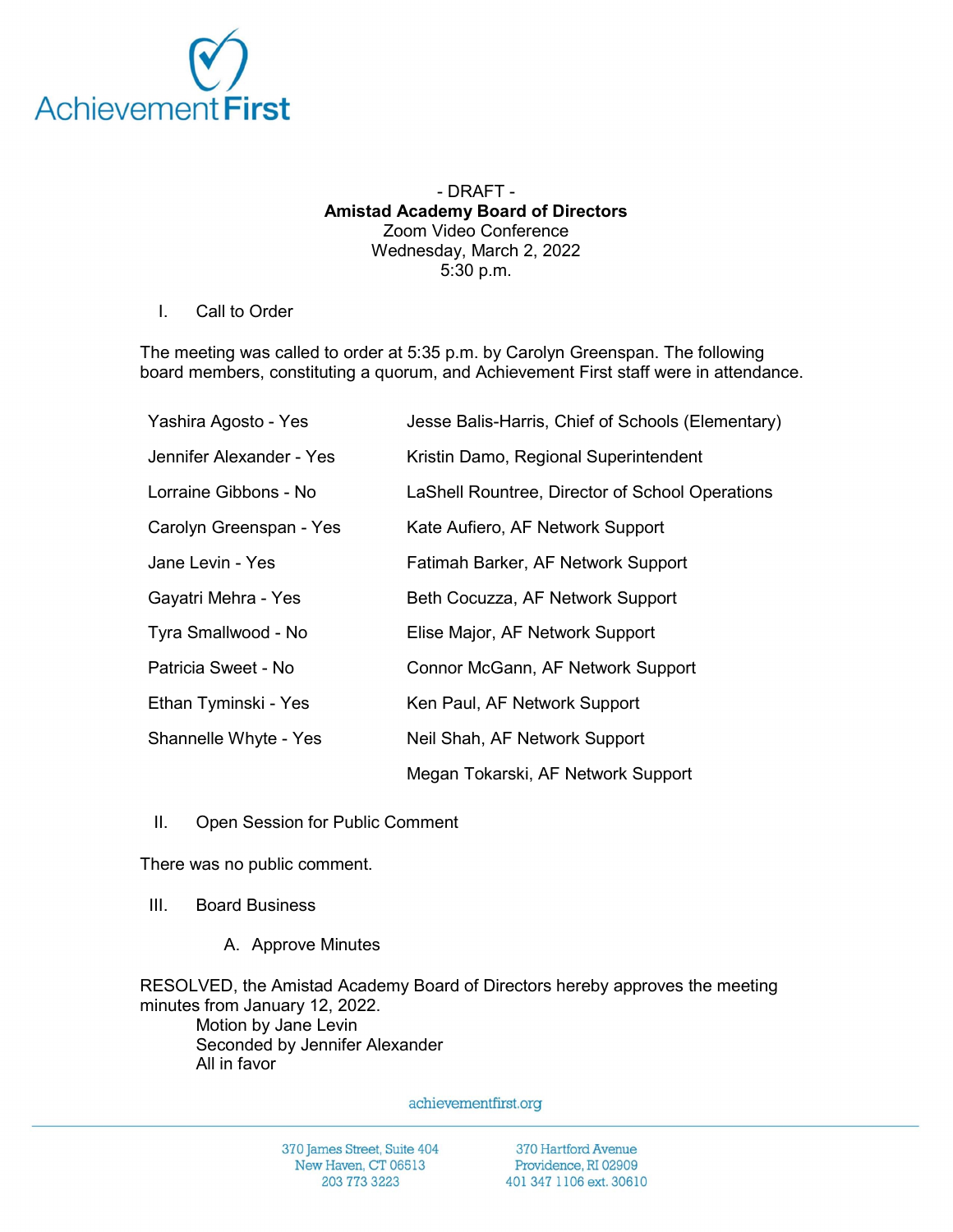

B. Principal Reports

LaShell Rountree, Director of School Operations, gave a report about Amistad Academy Middle, on behalf of Principal Roseann Basile. Ms. Rountree updated the Board on several important school culture metrics, including student attendance, attrition, and suspension rates, as well as academic performance, including class pass rates and results from the mid-year STAR reading assessment.

- Carolyn Greenspan suggested that, for future reports, it would be helpful to include comparative pre-pandemic data to help contextualize the school's current performance.
- Jane Levin asked about lower proficiency/growth rates among 8th graders on the STAR reading assessment. Jesse Balis-Harris explained that the growth rate of Amistad Academy Middle's 8th graders is toward the top of AF's middle school cohort. Historically, AF has seen a trend of lower reading proficiency/growth rates in upper grades and is investing in improving its secondary reading program to address this.

Kristin Damo, Regional Superintendent, delivered a report about Amistad Academy Elementary. Ms. Damo updated the board on several important school culture metrics, including staff satisfaction and retention, student attendance and suspension rates, and student and family satisfaction, as well as academic performance. Reading remains an area of concern, with 58% of Amistad Academy Elementary students growing at least 1+ levels on the mid-year reading assessment cycle, slightly below the AF network average for elementary schools. Students are continuing to receive extra support in phoenics. Amistad Academy Elementary's performance on the most recent math interim assessment was on par with the AF network average.

C. Financial Report

Neil Shah, Chief Financial Officer, and Kate Aufiero, Vice President of Financial Planning & Analysis, presented Amistad Academy's year-to-date financial statements, through January 31, 2022, as previously reviewed with the Board's Finance Committee. Amistad Academy's Balance Sheet is typical for this point in the school year, and overall, the charter is projecting a positive balance.

In May 2022, the Board will review Amistad Academy's year-to-date financial statements, through March 31, 2022, as well as vote on the budget for FY23 (2022-23).

RESOLVED, the Amistad Academy Board of Directors hereby approves the financial report as presented.

Motion by Jennifer Alexander Seconded by Carolyn Greenspan All in favor

achievementfirst.org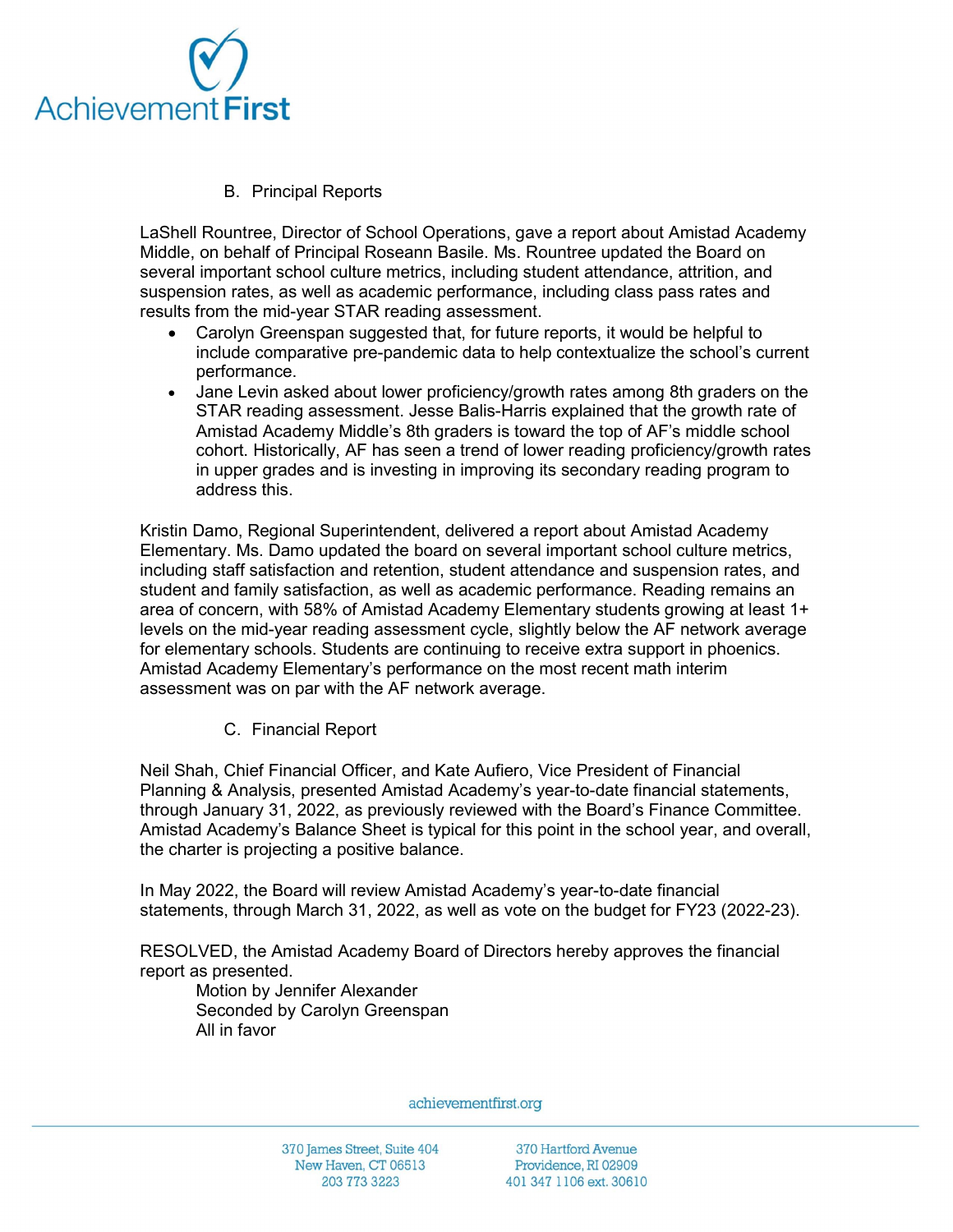

## IV. Discussion and Additional Business

A. Joint High School Committee Report

Jane Levin summarized Principal Simon Obas's school report from the Amistad Academy Joint High School Committee Meeting earlier today, as recorded and published in the committee meeting minutes dated March 2, 2022.

> B. Executive Session: Personnel Discussion Regarding Principal Renewal Offers for the 2022-23 School Year

The board entered Executive Session at 6:05 p.m. and invited Achievement First staff to join. Motion by Jennifer Alexander. Seconded by Shannelle Whyte.

The board exited Executive Session at 6:12 p.m. to vote on the resolution for Principal renewal offers for the 2022-23 school year. Motion by Jennifer Alexander. Seconded by Jane Levin.

Carolyn Greenspan amended the resolution to remove Simon Obas, Principal of AF Amistad High, until the Board has an opportunity to speak with the Regional Superintendent.

RESOLVED, the Amistad Academy Board of Directors has discussed the performance of the Amistad Academy Principals intending to return for the 2022-23 school year and the compensation package as proposed by Achievement First, and hereby approves the renewal of the following Principals, with a final compensation package to be incorporated in the FY23 budget to be reviewed and approved in May 2022:

- Brooke Williams, Principal, Amistad Academy Elementary School
- Roseann Basile, Principal, Amistad Academy Middle School

Motion by Jennifer Alexander Seconded by Jane Levin All in favor

C. Board Chair Report

There was no Board Chair report.

D. Approve Yale SOM Fellow

RESOLVED, the Amistad Academy Board of Directors hereby approves Ms. Gayatri Mehra to serve as a Yale SOM Board Fellow for an 18-month term, ending June 30, 2023.

Motion by Carolyn Greenspan Seconded by Shannelle Whyte All in favor

achievementfirst.org